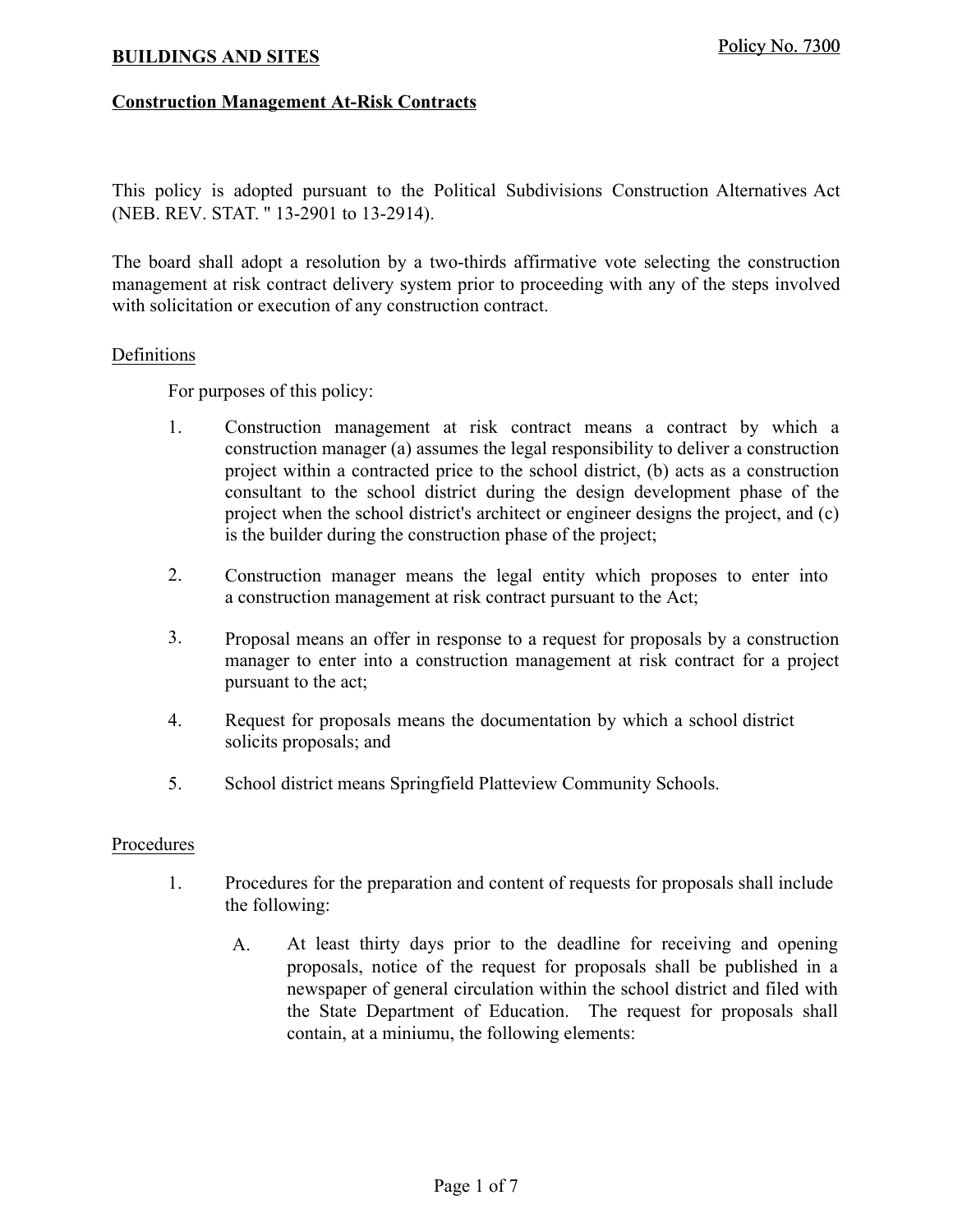- 1. The identity of the school district for which the project will be built and the school district that will execute the contract;
- 2. Policies adopted by the school district pursuant to the Act;
- 3. The proposed terms and conditions of the contract, including any terms and conditions which are subject to further negotiation. The proposed general terms and conditions shall be consistent with nationally recognized model general terms and conditions which are standard in the design and construction industry in Nebraska. The proposed terms and conditions may set forth an initial determination of the manner by which the construction manager selects any subcontractor and may require that any work subcontracted be awarded by competitive bidding;
- 4. Any bonds and insurance required by law or as may be additionally required by the school district;
- 5. General information about the project which will assist the school district in its selection of the construction manager, including a project statement which contains information about the scope and nature of the project, the project site, the schedule, and the estimated budget;
- 6. The criteria for evaluation of proposals and the relative weight of each criterion; and
- 7. A description of any other information which the school district chooses to require.
- 2. Procedures for the preparation and submission of proposals by the construction manager shall be determined on a project-by-project basis and included within the requests for proposals.
- 3. Procedures for evaluating requests for proposals submitted to the school district by a construction manager shall include the following: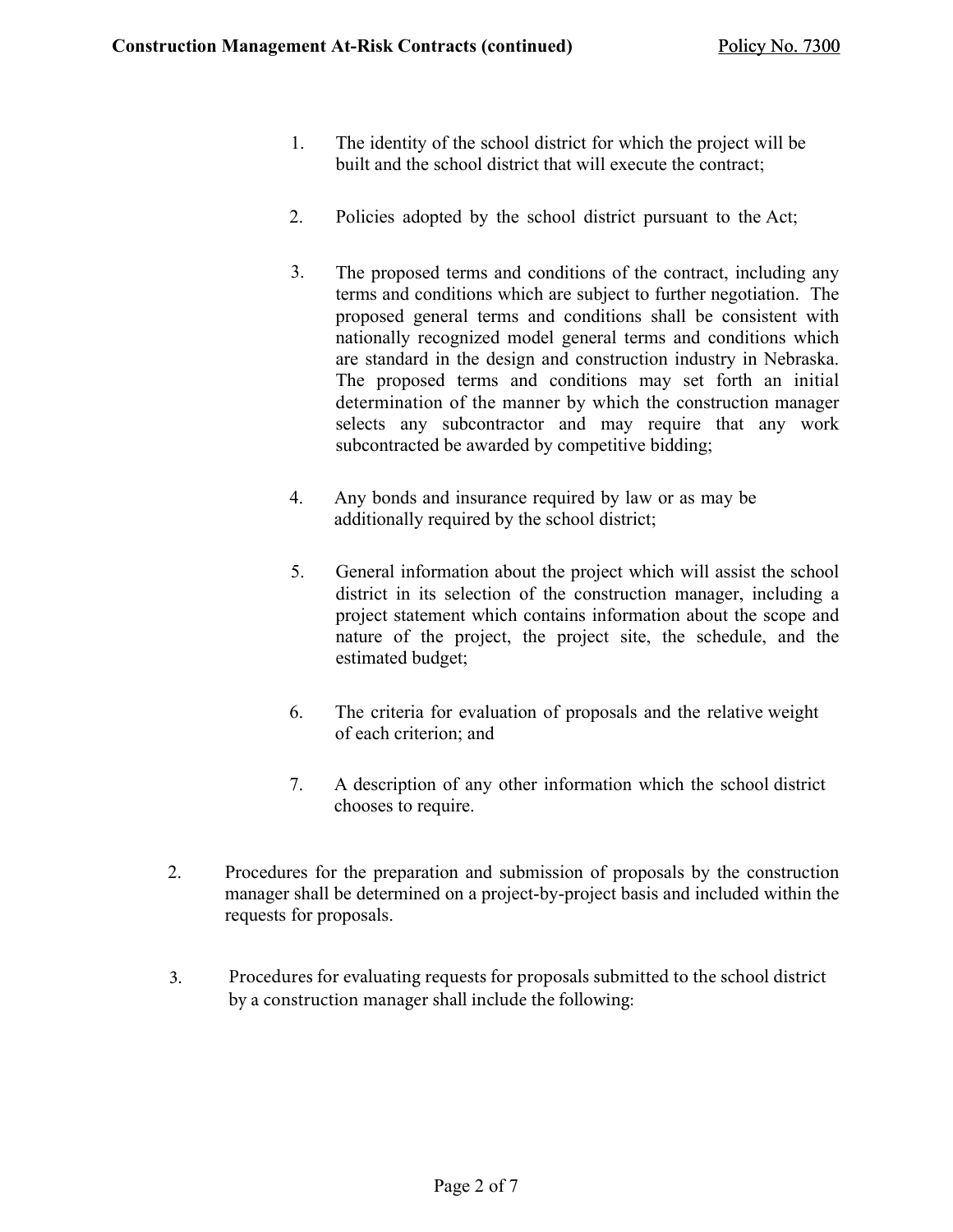- A. The school district shall refer the proposals for recommendation to a selection committee. The selection committee shall be a group of at least five persons designated by the school district. Members of the selection committee shall include (1) members of the school board, (2) members of the school administration or staff, (3) the school's architect or engineer (4) any person having special expertise relevant to selection of a construction manager under the Act, and (5) a resident of the school district other than an individual included in subdivisions (1) through (4) of this subsection. A member of the selection committee designated under subdivision (4) or (5) of this subsection shall not be employed by or have a financial or other interest in a construction manager who has a proposal being evaluated and shall not be employed by the school district or the school=s architect or engineer.
- B. The selection committee and the school district shall evaluate proposals taking into consideration the criteria enumerated in subdivisions (1) through (7) of this subsection with the maximum percentage of total points for evaluation which may be assigned to each criterion set forth following the criterion. The following criteria shall be evaluated, when applicable:
	- (1) The financial resources of the construction manager to complete the project (up to ten percent);
	- (2) The ability of the proposed personnel of the construction manager to perform (up to thirty percent);
	- (3) The character, integrity, reputation, judgment, experience, and efficiency of the construction manager (up to thirty percent);
	- The quality of performance on previous projects (up to thirty percent; (4)
	- The ability of the construction manager to perform within the time specified (up to thirty percent); (5)
	- (6) The previous and existing compliance of the construction manager with laws relating to the contract (up to ten percent); and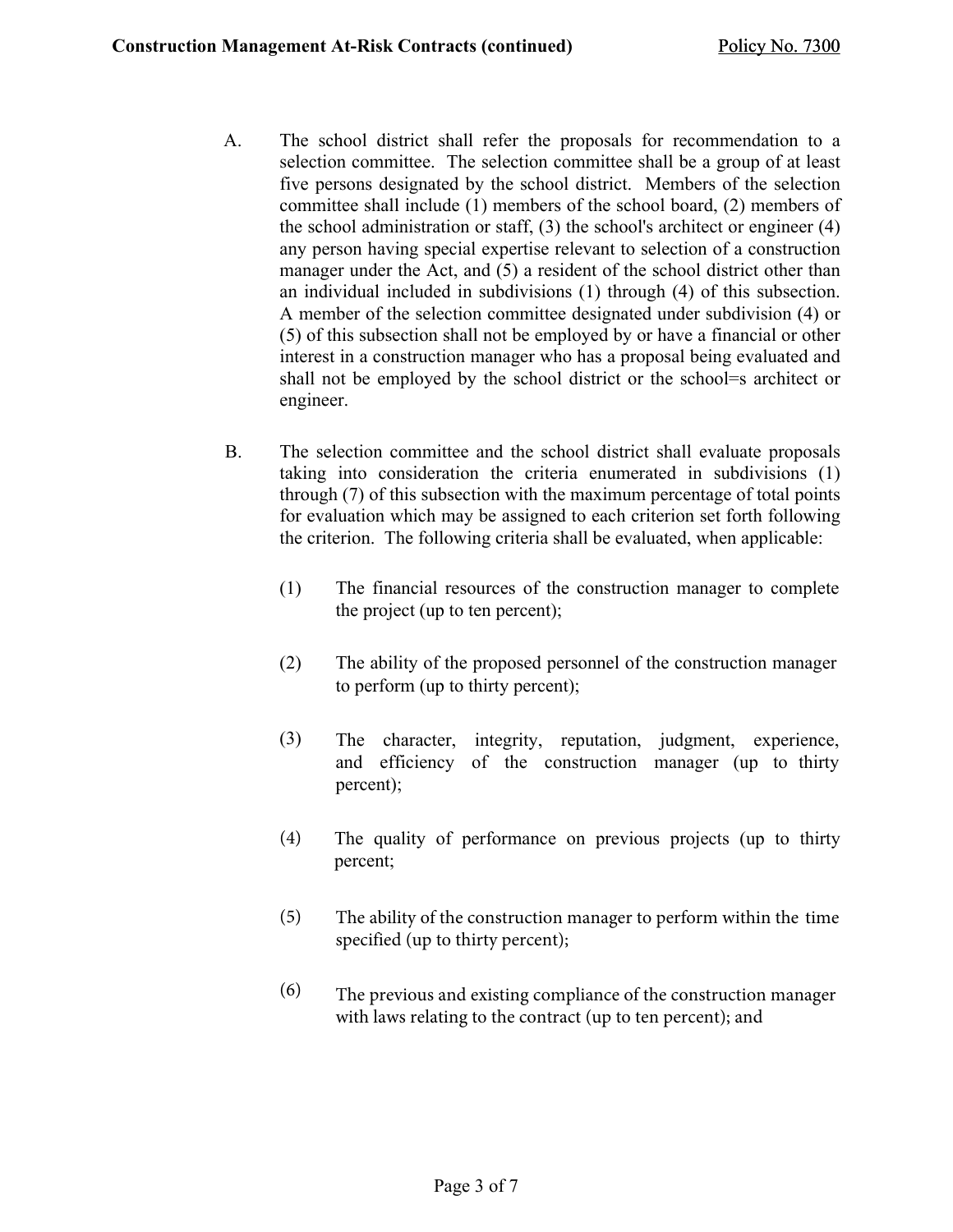(7) Such other information as may be secured having a bearing on the selection (up to twenty percent).

The records of the selection committee in evaluating proposals and making recommendations shall be considered public records for purposes of NEB. REV. STAT. ' 84712.01.

- C. The school district shall then evaluate and rank each proposal on the basis of best meeting the criteria in the request for proposals and taking into consideration the recommendation of the selection committee.
- 4. Procedures for negotiations between the school district and the construction managers submitting proposals prior to the acceptance of a proposal if any such negotiations are contemplated shall include the following:
	- A. The school district shall attempt to negotiate a construction management at risk contract with the highest ranked construction manager and may enter into a construction management at risk contract after negotiations.
	- B. The negotiations shall include a final determination of the manner by which the construction manager selects a subcontractor.
	- If the school district is unable to negotiate a satisfactory contract with the highest ranked construction manager, the school district may terminate negotiations with that construction manager. The school district may then undertake negotiations with the second highest ranked construction manager and may enter into a construction management at risk contract after negotiations. C.
	- If the school district is unable to negotiate a satisfactory contract with the second highest ranked construction manager, the school district may undertake negotiations with the third highest ranked the third highest ranked construction manager, if any, and may enter into a construction management at risk contrract after negotiations. D.
	- E. If the school district is unable to negotiate a satisfactory contract with any of the ranked construction managers, the school district may either revise the request for proposals and solicit new proposals or cancel the construction management at risk process under the act.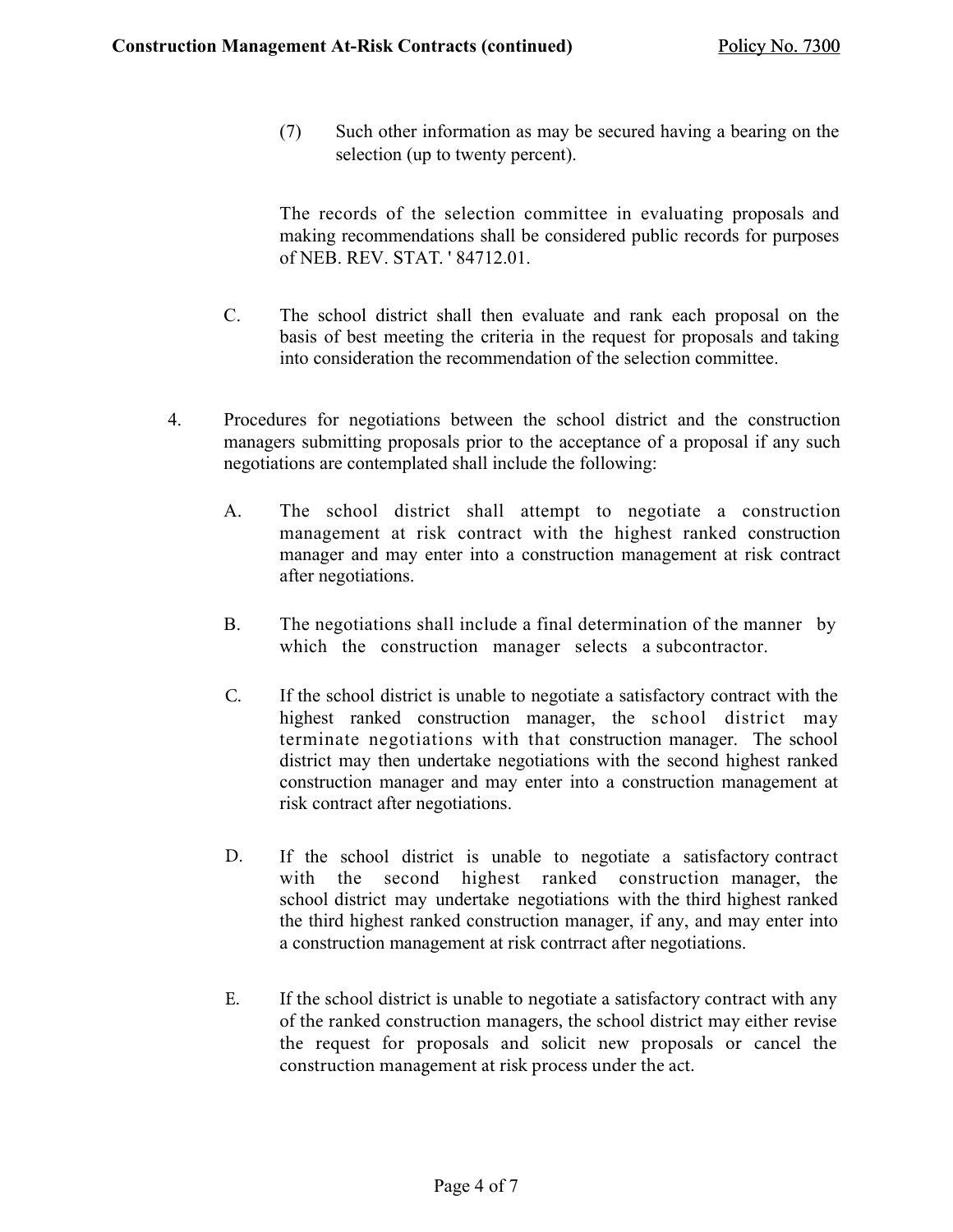- F. If the school district is able to negotiate a satisfactory contract with a construction manager, the school district shall file a copy of all construction management at risk contract documents with the State Department of Education within thirty days after their full execution. Within thirty days after completion of the project, the construction manager shall file a copy of all contract modifications and change orders with the State Department of Education.
- 5. Procedures for filing and acting on formal protests relating to the solicitation or execution of construction management at risk contracts shall include the following:
	- A. Definitions.
		- (1) Interested party shall mean an actual or prospective bidder whose direct economic interest would be affected by the award of a contract by the school district to another party or by the failure of the school district to award a contract to such actual or prospective bidder.
		- (2) Protest shall mean a written objection by an interested party on any phase of the bidding process, including specification, preparation, bid solicitation, and intent to award.
		- (3) Appeals Board shall mean an independent panel of three disinterested individuals appointed by the Superintendent, which individuals shall have a thorough knowledge of the purchasing process and practices and laws applicable thereto.
	- Right to Protest. An interested party may protest to the Superintendent. The protest shall be submitted in writing on company letterhead within five working days after public notice of the bid. Protests based on alleged apparent improprieties in a solicitation or other request for proposals must be filed before bid opening or the closing date for receipt of proposals. In all other cases, the protest must be filed within five working days following the bid opening or if the protese is based on the selection of the lowest responsible bidder, not later than five working day following the selection of the lowest responsible bidder. To expedite handling of protests, the envelope containing the protest should be clearly labeled "Protest". The written protest shall include as a miniumu the following: B.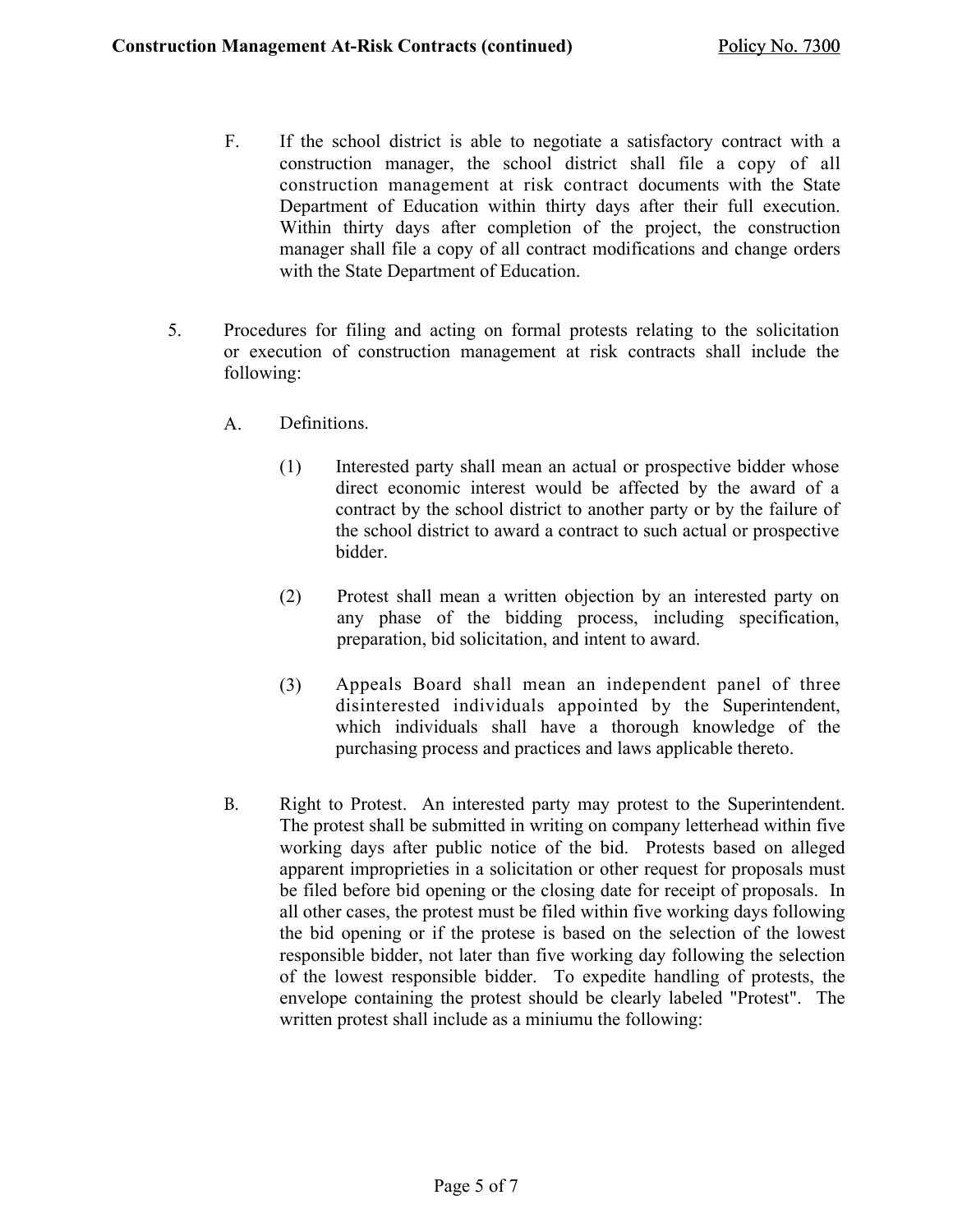- The name and address of the interested party; (1)
- Appropriate identification of the relevant solicitation, and if a bid has been opened, its number, and date of opening; A statement of reasons for the protest; (2)
- (3) A statement of reasons for the protest;
- (4) Supporting, exhibits, evidence or documents to substantiate any claims unless not available within the filing time, in which case the expected availability date shall be indicated.

The Superintendent will immediately decide upon receipt of the protest whether or not the award of a contract shall be delayed, or if the protest is timely received after the award, whether the performance of the contract should be suspended. The school district shall not proceed further with the solicitation or with the award of the contract and shall suspend performance under the contract, if awarded, unless the Superintendent makes a written determination that the protest is clearly without merit or that award of the contract without delay is necessary to protect the substantial interests of the school district.

Authority to Resolve Protests. Prior to the commencement of an appeal to the Appeals Board concerning any protest, the Superintendent shall attempt to resolve any protest filed by an interested party concerning any solicitation. If the protest is not resolved by mutual agreement, the Superintendent shall issue a decision in writing within five working days. The decision shall (1) state the reasons for the action taken, and (2) inform the interested party of their right to the administrative review as provided by the Appeals Board. A copy of the decision shall be mailed or otherwise furnished immediately to the interested party and any other party intervening protester and all other bidders. If not satisfied with the decision of the Superintendent, any interested party protester may appeal to the Appeals Board, but the decision shall be final unless the interested party protester files a timely appeal with the Appeals Board. C.